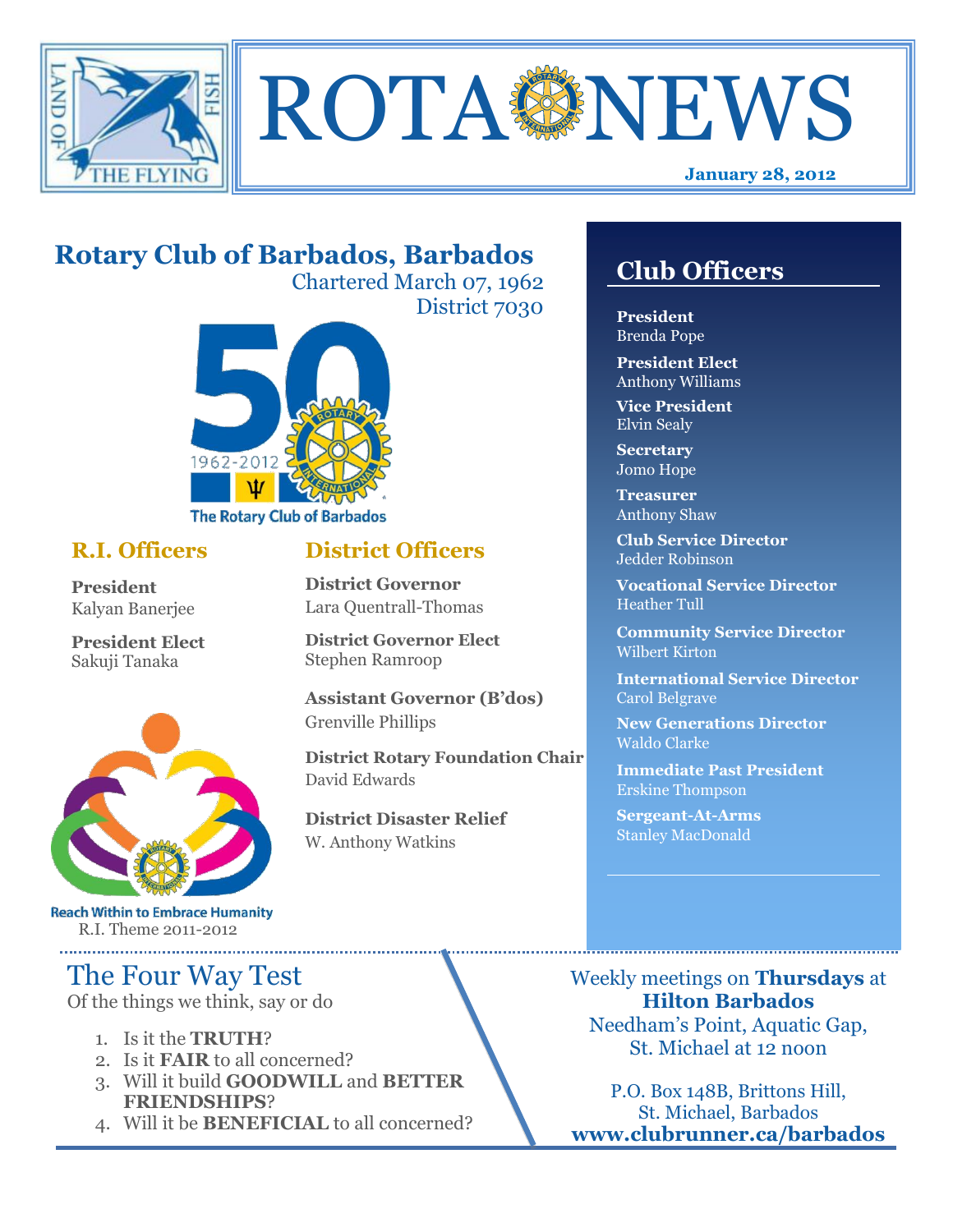# **CONGRATULATIONS**

Special congratulations to our three (3) newest Rotarians who were inducted at last club meeting held on **January 19th, 2012.** 



*Lisa Cummins receiving her pin from President Brenda*

**Lisa Cummins** is the recently appointed Executive Director of the Barbados Coalition of Service Industries Inc. Established in 2004 following a CARICOM initiative, the BCSI is mandated to foster the international competitiveness of Barbados' services sector, promote services exports and support the domestic services sector to develop the highest industry standards.

Lisa has had previous exposure to Rotary through the Interact Club at the St. Michael School and the Rotaract Club at the Barbados Community College.



*A smiling Clive Newman receiving his pin from President Brenda*

**Clive Newman** is Senior Manager, Lending at Butterfield Bank (Barbados) Ltd., he has spent the majority of his Career in the Banking and Finance sector.

Clive started his banking career when only 18 years old, joining The Royal Bank of Scotland in London England in 1979. He brings to the table vast experience in commercial and consumer lending, trade finance, relationship management and a host of other disciplines.



*Matthew Mullan receiving his pin from President Brenda*

General Manager roles in the United Kingdom where he was responsible for multi-unit management as well as owner relations, with his prior assignment being cluster general manager, Hilton Sharm El Sheikh – Egypt. Throughout his career, Matthew has gained significant experience in hotel openings and resort development.

Matthew is an Irish national and relocated to Barbados with his wife Audrey and 12 year old son. Matthew joined Rotary in Ireland and was also fortunate to take over the management of a hotel in Scotland from a former member of our club Klaus Zsilla.

#### **Rotary Clubs Worldwide Meet US\$200 Million Fundraising Challenge**



**Jeff Raikes, CEO of the Bill & Melinda Gates Foundation (left), shakes hands with Rotary Foundation Trustee John Germ**. *Rotary Images/Alyce Henson*

Rotary International has succeeded in meeting the Bill & Melinda Gates Foundation's US\$200 million match in funding for polio eradication, raising more than \$202.6 million as of 17 January.

"We'll celebrate this milestone, but it doesn't mean that we'll stop raising money or spreading the word about polio eradication," Rotary Foundation Trustee John F. Germ told Rotary leaders at the International Assembly in San Diego, California, USA. "We

can't stop until our entire world is certified as polio free."

The fundraising milestone was reached in response to \$355 million in challenge grants awarded to The Rotary Foundation by the Gates Foundation. All funds have been earmarked to support polio immunization activities in affected countries where the vaccinepreventable disease continues to paralyze children.

"In recognition of Rotary's great work, and to inspire Rotarians in the future, the [Gates] foundation is committing an additional \$50 million to extend our partnership," said Jeff Raikes, chief executive officer of the Gates Foundation. "Rotary started the global fight against polio, and continues to set the tone for private fundraising, grassroots engagement, and maintaining polio at the top of the agenda with key policymakers." Raikes also addressed Rotary leaders at the International Assembly.

#### **Matthew T. Mullan**

was appointed General Manager of the 350-room Hilton Barbados, effective late February 2010.

With 27 years of hospitality experience, Matthew joined Hilton nearly 24 years ago and took up his first general manager role at the Hilton Templepatrick Hotel & Country Club in Northern Ireland. Since then, Matthew has held area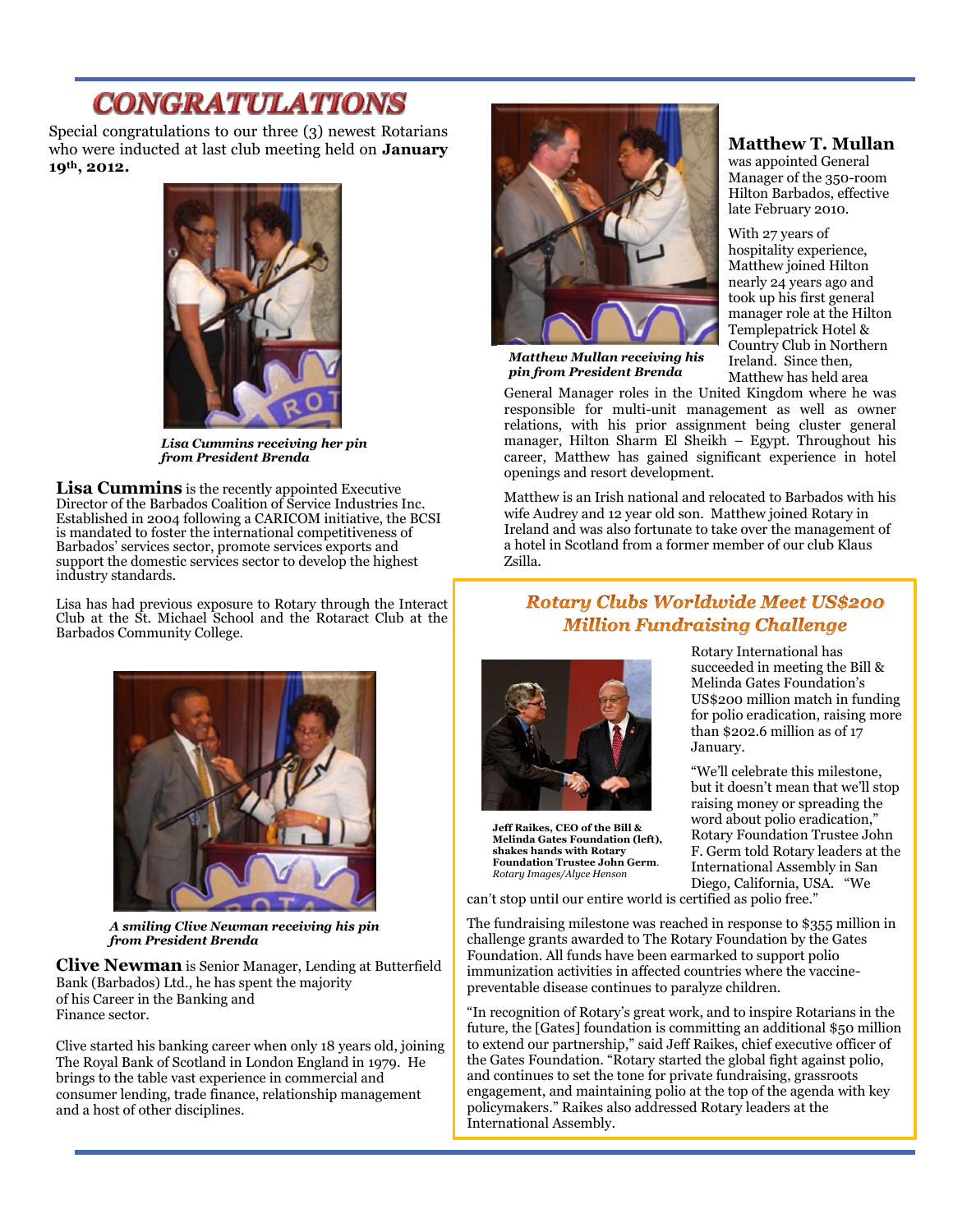## **Rotary Club of Barbados Gives Back to the Community**

#### Four Bajans living more comfortably thanks to the Rotary Club of Barbados

THE residents of two Barbadian households can now enjoy and relax comfortably in their previously damaged homes thanks to the charitable efforts of the Rotary Club of Barbados.

Belfield Hurdle, a physically challenged resident of Newcastle, St. John and Cheryl Belgrave of Long Bay in St. Philip, who has retired medically unfit. were visited by members of the club along with representatives from the media following the completion of significant repairs to their respective homes.

The repairs were made possible through the various fund-raising efforts of the club, the largest of which is the popular an-'Carols nual by Candlelight' event, and comes under the club's 50th anniversary community outreach complement of projects.

Moreover, the recipients were chosen from information provided by the Welfare Department, after which, thorough investigations were launched as to the areas in need of necessary improvements to the two homes.

The significant repairs, which carried a \$10,000 budget, included the replacement of Hurdle's old roof with  $\mathbf{a}$ new 'Permaclad' roof, repairs to internal partitions and flooring and internal and painting. external Additionally, arrangements have already been made for the donation of a new easily accessible refrigerator.

Hurdle, who cannot walk, thanked the club for their help and said he was already enjoying his "new home" and was looking forward to "getting on with his life".

Belgrave's 2 bedroom home repairs were made possible through the work of Rotarian Scott Oran and Past President Erskine Thompson. The windows and doors that were in disrepair were changed, a new concrete entrance step was added and the house was painted. Two palm trees were also donated by Rotarian David Edwards.

Belgrave, who suffers from epileptic fits, said the improvements have benefited her and her two children greatly and thanked the club for its kindness.

Thompson stated that the club's inquiries concluded that unfit housing is an area that requires much more funding.

"This House Repair Project is one of the ways in which the club is celebrating 50 years of community service on which the main focus has been children, senior citizens and the physically challenged. Some 16 persons were identified mainly from the rural parishes."

"Following inspections and assessment of the scope of repairs, it became clear that a short list would have to be made, given the criteria for selection and budgetary constraints," he explained.

President Brenda Pope also revealed that the House Repair Project is an extension of the club's Sea for All pilot project, which "allowed us to partner with the National Disabilities Unit to facilitate access to the sea by persons who are physically challenged. (EL)



Belfield Hurdle enjoys the fresh St. John air passing through his newly repaired home while chatting with **President of the Rotary Club of Barbados, Brenda** Pope, during an official presentation ceremony for the club's House Repair Project.

Article taken from the January 26th, 2012 edition of the Barbados Advocate.